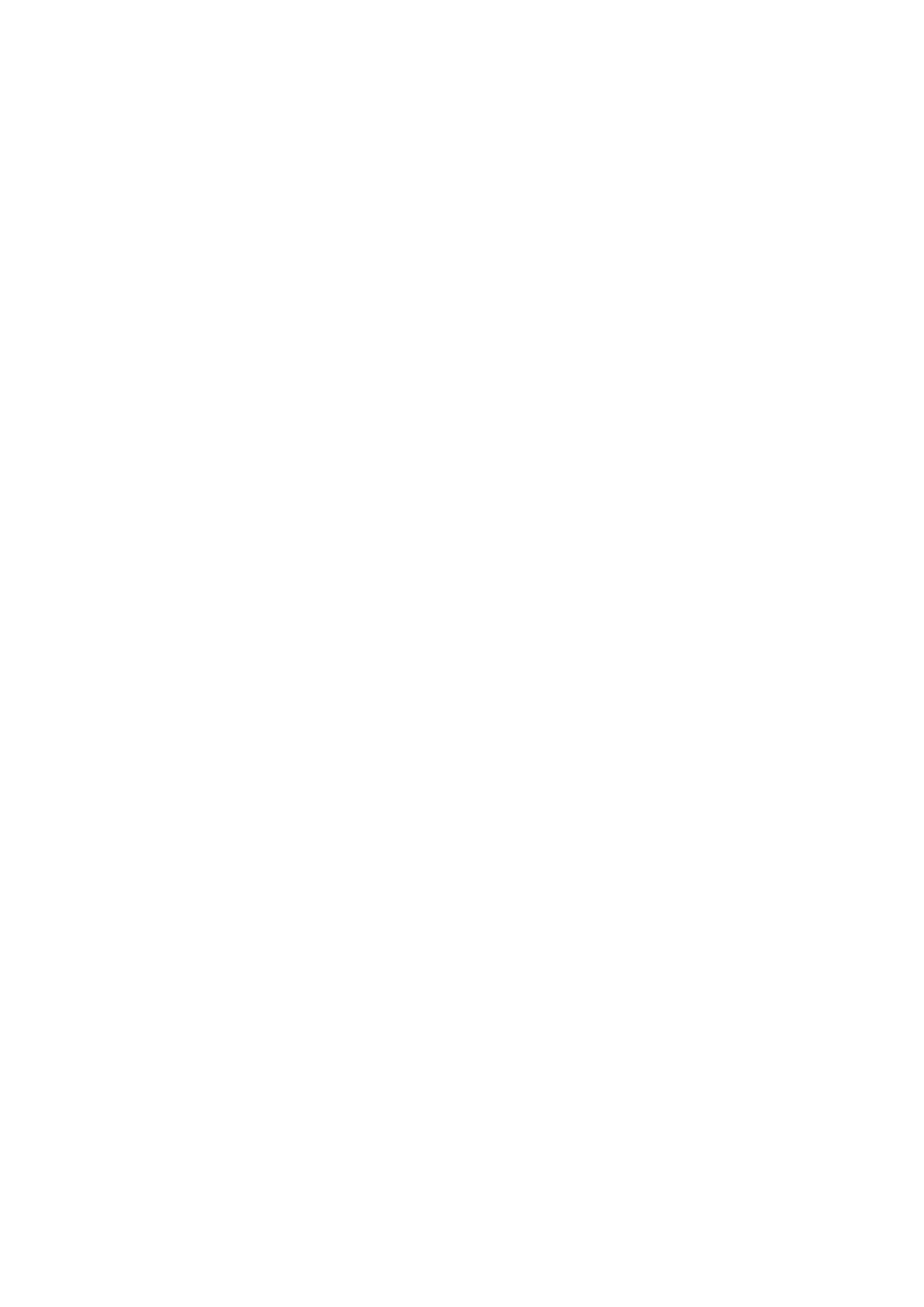## **Outline of Budget for 2010**

The Acting Executive Secretary and the UNEP/CMS Administration and Financial Management Unit (AFMU) are monitoring the ASCOBANS Budget, under the arrangements for a joint Secretariat agreed at MOP5 and continued until 2012. Income and expenditure to date and projections for 2010 are given below.

## **Table 1: Income to the General Trust Fund**

Contributions to the General Trust Fund for the Agreement on the Conservation of Small Cetaceans of the Baltic and North Seas (ASCOBANS) (BA) as at 30 June 2010.

| <b>COUNTRIES</b> | <b>MOP6 approved</b><br>contribution for 2010 | <b>Contributions</b><br>received for 2010<br>(by 30 June) | <b>Outstanding Amount</b><br>(as at 30 June) |  |
|------------------|-----------------------------------------------|-----------------------------------------------------------|----------------------------------------------|--|
|                  | <b>EUR</b>                                    | <b>EUR</b>                                                | <b>EUR</b>                                   |  |
| <b>Belgium</b>   | 13,498                                        |                                                           | 13,498                                       |  |
| Denmark          | 9,052                                         | 9,052                                                     | 0                                            |  |
| Finland          | 6,908                                         | 6,908                                                     | 0                                            |  |
| France           | 36,017                                        | 36,017                                                    | 0                                            |  |
| Germany          | 36,017                                        |                                                           | 36,017                                       |  |
| Lithuania        | 380                                           | 380                                                       | 0                                            |  |
| Netherlands      | 22,941                                        | 22,941                                                    | $\Omega$                                     |  |
| Poland           | 6,136                                         |                                                           | 6,136                                        |  |
| Sweden           | 13,118                                        | 13,118                                                    | 0                                            |  |
| United Kingdom   | 36,017                                        |                                                           | 36,017                                       |  |
| <b>Total</b>     | 180,084                                       | 88,416                                                    | 91,668                                       |  |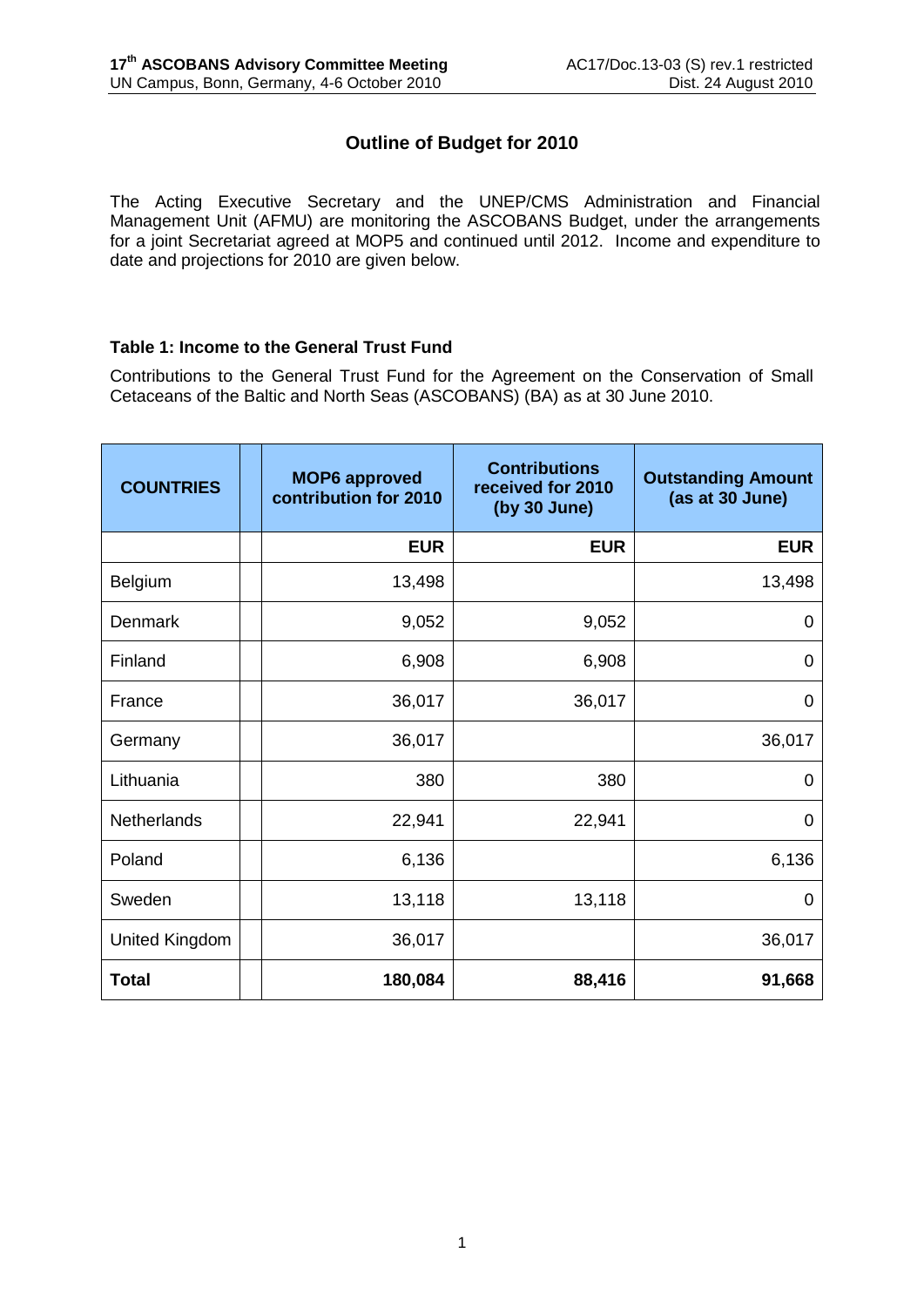**Table 2: The MOP6 approved budget for 2010, the status of expenditures, as recorded in our internal bookkeeping system at 30 June 2010, and the projected expenditures and balance as at 31 December 2010 on the General Trust Fund for the Agreement on the Conservation of Small Cetaceans of the Baltic and North Seas (ASCOBANS) (BA)**

| <b>BL</b> | <b>Budget Item</b>                                                           | MOP <sub>6</sub><br>approved<br>budget for<br>2010 in<br><b>EURO*</b> | <b>Status of</b><br>expenditure as<br>at 30/06/2010<br>in EURO** | <b>Available</b><br>balance as at<br>30/06/2010 in<br><b>EURO</b> | <b>Estimated</b><br>expenditure<br>through<br>31/12/2010 in<br><b>EURO</b> | <b>Estimated</b><br><b>Saving/Deficit as</b><br>at 31/12/2010 in<br><b>EURO</b> | <b>Description of the</b><br>expenditure                                                                      |
|-----------|------------------------------------------------------------------------------|-----------------------------------------------------------------------|------------------------------------------------------------------|-------------------------------------------------------------------|----------------------------------------------------------------------------|---------------------------------------------------------------------------------|---------------------------------------------------------------------------------------------------------------|
| 1101      | Executive Secretary (D1),<br>3%                                              | 5,263                                                                 | 0                                                                | 5,263                                                             | 5,263                                                                      |                                                                                 | Cost sharing: 3% to be<br>reimbursed to CMS;<br>Adjustments will be made<br>later in the year                 |
|           | <b>CMS Professional Staff</b><br>1102 (P4), 15% (ASCOBANS<br>Senior Advisor) | 19,584                                                                | $\mathbf 0$                                                      | 19,584                                                            | 19,584                                                                     |                                                                                 | Cost sharing: 15% to be<br>reimbursed to CMS;<br>Adjustments will be made<br>later in the year                |
| 1103      | Associate Coordination<br>Officer (P2), 75%                                  | 61,200                                                                | 30,686                                                           | 30,514                                                            | 44,343                                                                     | 16,857                                                                          | Cost sharing: 25% will be<br>reimbursed from the CMS<br>budget; Adjustments will be<br>made later in the year |
|           | Professional<br>1220 Consultancies and<br>fractional CMS Staff time          | 8,000                                                                 | 4,435                                                            | 3,565                                                             | 8,000                                                                      |                                                                                 | Cost sharing with CMS and<br>Consultancies (partial<br>reimbursements received<br>after 30 June)              |
|           | <b>General Services:</b><br>1301 Administrative Assistant<br>$(GS-5), 50%$   | 36,750                                                                | 11,671                                                           | 25,079                                                            | 36,750                                                                     | 0                                                                               |                                                                                                               |
|           | 1601 Travel Secretariat Staff                                                | 4,370                                                                 | 2,973                                                            | 1,397                                                             | 4,370                                                                      |                                                                                 | Travel costs dependent on<br>0 AC recommendations for<br>attendance at meetings                               |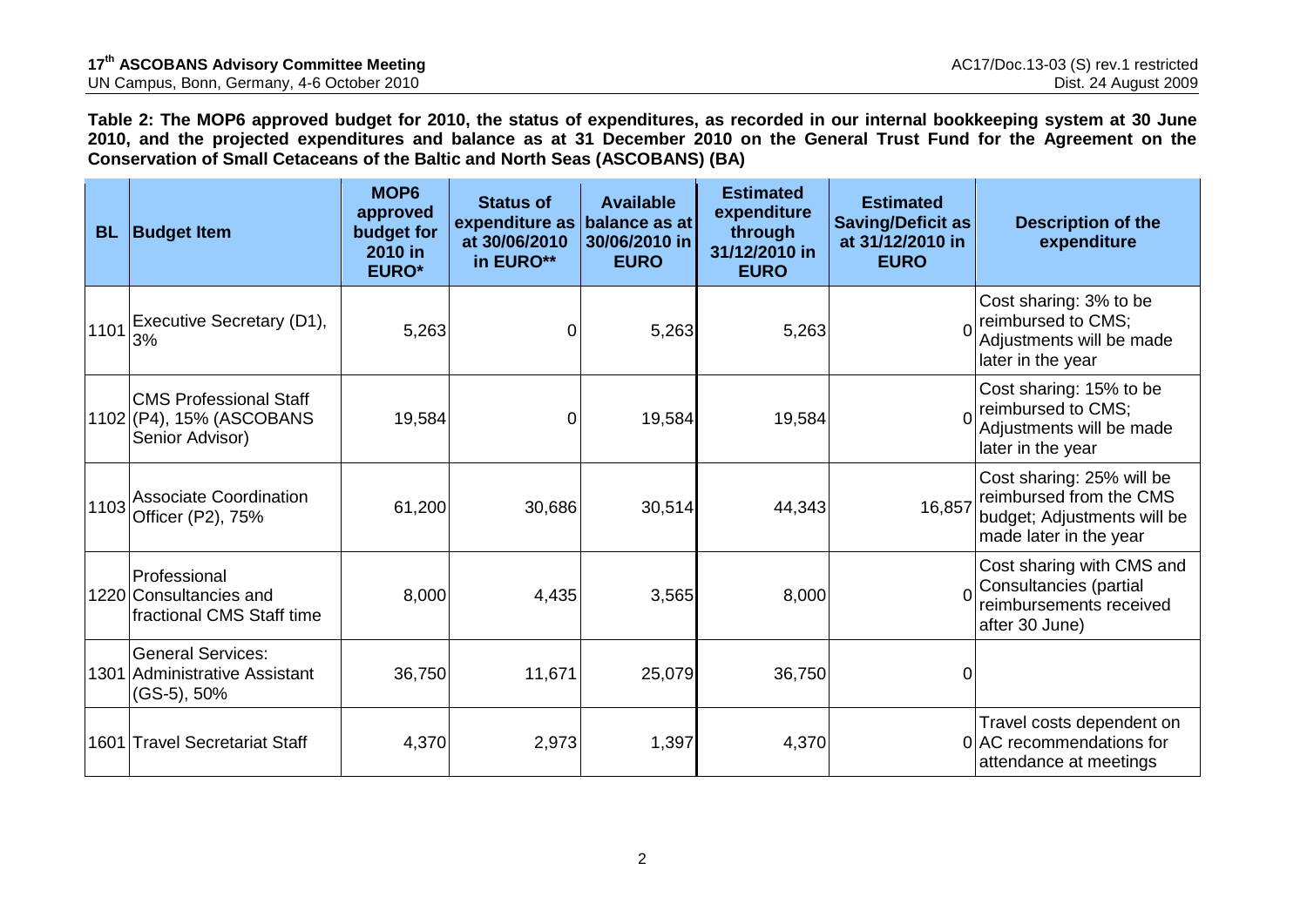UN Campus, Bonn, Germany, 4-6 October 2010 Dist. 24 August 2009

| <b>BL</b> | <b>Budget Item</b>                             | MOP <sub>6</sub><br>approved<br>budget for<br>2010 in<br><b>EURO*</b> | <b>Status of</b><br>expenditure as<br>at 30/06/2010<br>in EURO** | <b>Available</b><br>balance as at<br>30/06/2010 in<br><b>EURO</b> | <b>Estimated</b><br>expenditure<br>through<br>31/12/2010 in<br><b>EURO</b> | <b>Estimated</b><br><b>Saving/Deficit as</b><br>at 31/12/2010 in<br><b>EURO</b> | <b>Description of the</b><br>expenditure                                                                                                                 |
|-----------|------------------------------------------------|-----------------------------------------------------------------------|------------------------------------------------------------------|-------------------------------------------------------------------|----------------------------------------------------------------------------|---------------------------------------------------------------------------------|----------------------------------------------------------------------------------------------------------------------------------------------------------|
|           | 1602 Experts on Mission                        | 1,500                                                                 | 2,406                                                            | $-906$                                                            | 1,500                                                                      |                                                                                 | Some payments made from<br>this budget line will be<br>0 reimbursed from the Finnish<br>and German Voluntary<br>Contributions                            |
|           | 1999 Personnel Subtotal                        | 136,667                                                               | 52,170                                                           | 84,497                                                            | 119,810                                                                    | 16,857                                                                          |                                                                                                                                                          |
|           | 2201 Conservation Projects                     | 1,590                                                                 | $-126$                                                           | 1,716                                                             | 1,590                                                                      |                                                                                 | Further expenditure<br>dependent on AC<br>recommendations for<br>0 support of projects;<br>allotment will be increased<br>from balance on 2009<br>budget |
|           | 2999 Subprojects Subtotal                      | 1,590                                                                 | $-126$                                                           | 1,716                                                             | 1,590                                                                      | 0                                                                               |                                                                                                                                                          |
| 3302      | Meeting of the Advisory<br>Committee           | 3,000                                                                 | 2,742                                                            | 258                                                               | 3,500                                                                      | $-500$                                                                          | Budget line to be<br>replenished from Belgium's<br>reimbursement of 2009<br>over-expenditure                                                             |
|           | 3999 Meetings Subtotal                         | 3,000                                                                 | 2,742                                                            | 258                                                               | 3,000                                                                      | $-500$                                                                          |                                                                                                                                                          |
| 4101      | Miscellaneous Office<br>Supplies               | 753                                                                   | $\overline{0}$                                                   | 753                                                               | 753                                                                        | 0                                                                               |                                                                                                                                                          |
|           | 4201 Office Equipment                          | 905                                                                   | $\mathbf 0$                                                      | 905                                                               | 650                                                                        | 255                                                                             |                                                                                                                                                          |
|           | 4999 Equipment and Premises<br><b>Subtotal</b> | 1,658                                                                 | $\boldsymbol{0}$                                                 | 1,658                                                             | 1,403                                                                      | 255                                                                             |                                                                                                                                                          |